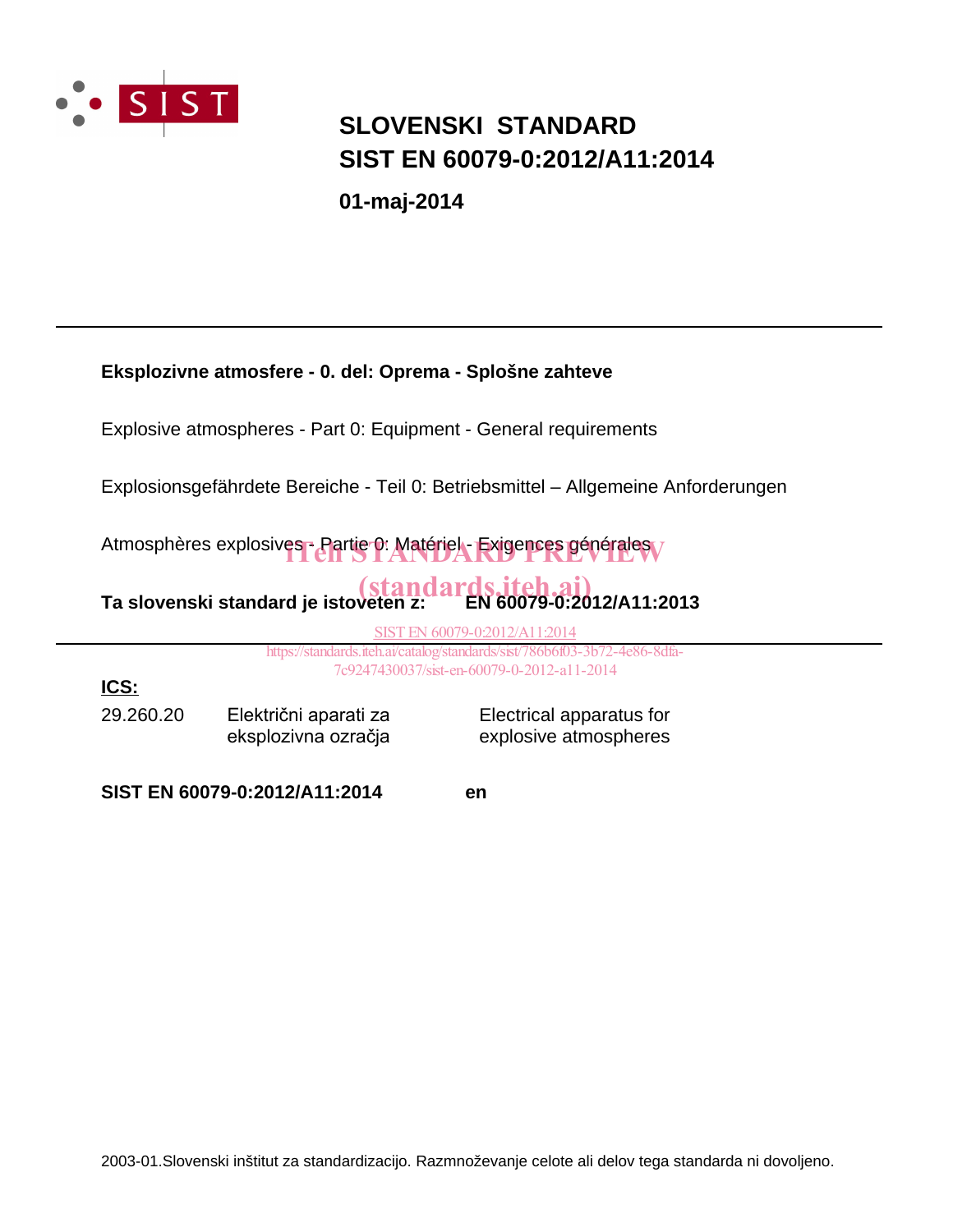# iTeh STANDARD PREVIEW (standards.iteh.ai)

SIST EN 60079-0:2012/A11:2014 https://standards.iteh.ai/catalog/standards/sist/786b6f03-3b72-4e86-8dfa-7c9247430037/sist-en-60079-0-2012-a11-2014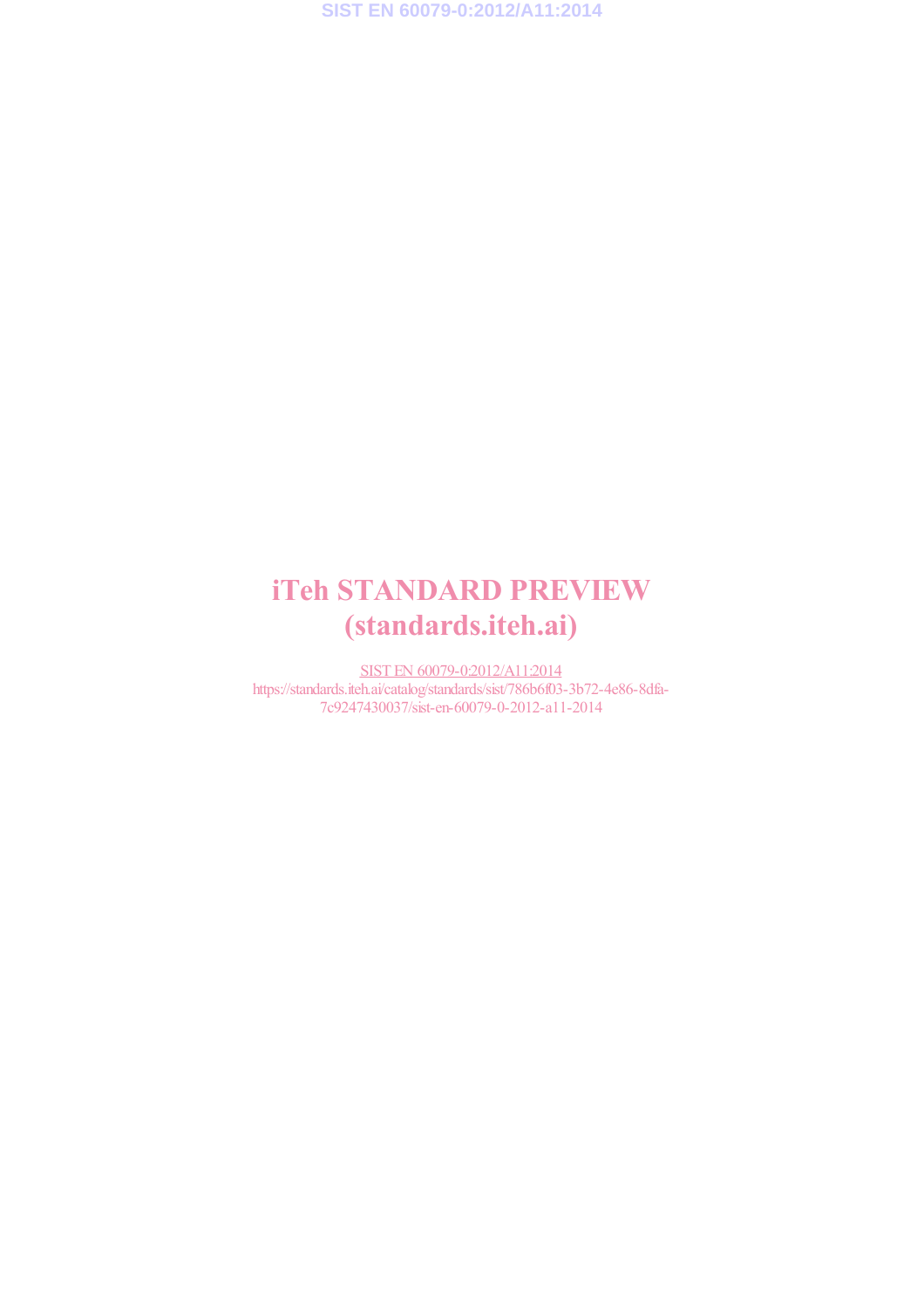#### **SIST EN 60079-0:2012/A11:2014**

# EUROPEAN STANDARD **EN 60079-0/A11** NORME EUROPÉENNE EUROPÄISCHE NORM November 2013

ICS 29.260.20

English version

### **Explosive atmospheres - Part 0: Equipment - General requirements**

Atmosphères explosives - Partie 0: Matériel - Exigences générales

Explosionsgefährdete Bereiche - Teil 0: Betriebsmittel – Allgemeine Anforderungen

# iTeh STANDARD PREVIEW

This amendment A11 modifies the European Standard EN 60079-0:2012; it was approved by CENELEC on 2013-10-07. CENELEC members are bound to comply with the CEN/CENELEC Internal Regulations which stipulate the conditions for giving t<u>his amendment the status of a na</u>tional standard without any alteration.

https://standards.iteh.ai/catalog/standards/sist/786b6f03-3b72-4e86-8dfa-<br>Up-to-date lists and bibliographical references concerning such national standards may be obtained on op-to-date lists and bibliographical releases concerning such hallonal standard standard member.

This amendment exists in three official versions (English, French, German). A version in any other language made by translation under the responsibility of a CENELEC member into its own language and notified to the CEN-CENELEC Management Centre has the same status as the official versions.

CENELEC members are the national electrotechnical committees of Austria, Belgium, Bulgaria, Croatia, Cyprus, the Czech Republic, Denmark, Estonia, Finland, Former Yugoslav Republic of Macedonia, France, Germany, Greece, Hungary, Iceland, Ireland, Italy, Latvia, Lithuania, Luxembourg, Malta, the Netherlands, Norway, Poland, Portugal, Romania, Slovakia, Slovenia, Spain, Sweden, Switzerland, Turkey and the United Kingdom.

# CENELEC

European Committee for Electrotechnical Standardization Comité Européen de Normalisation Electrotechnique Europäisches Komitee für Elektrotechnische Normung

#### **CEN-CENELEC Management Centre: Avenue Marnix 17, B - 1000 Brussels**

© 2013 CENELEC - All rights of exploitation in any form and by any means reserved worldwide for CENELEC members.

Ref. No. EN 60079-0:2012/A11:2013 E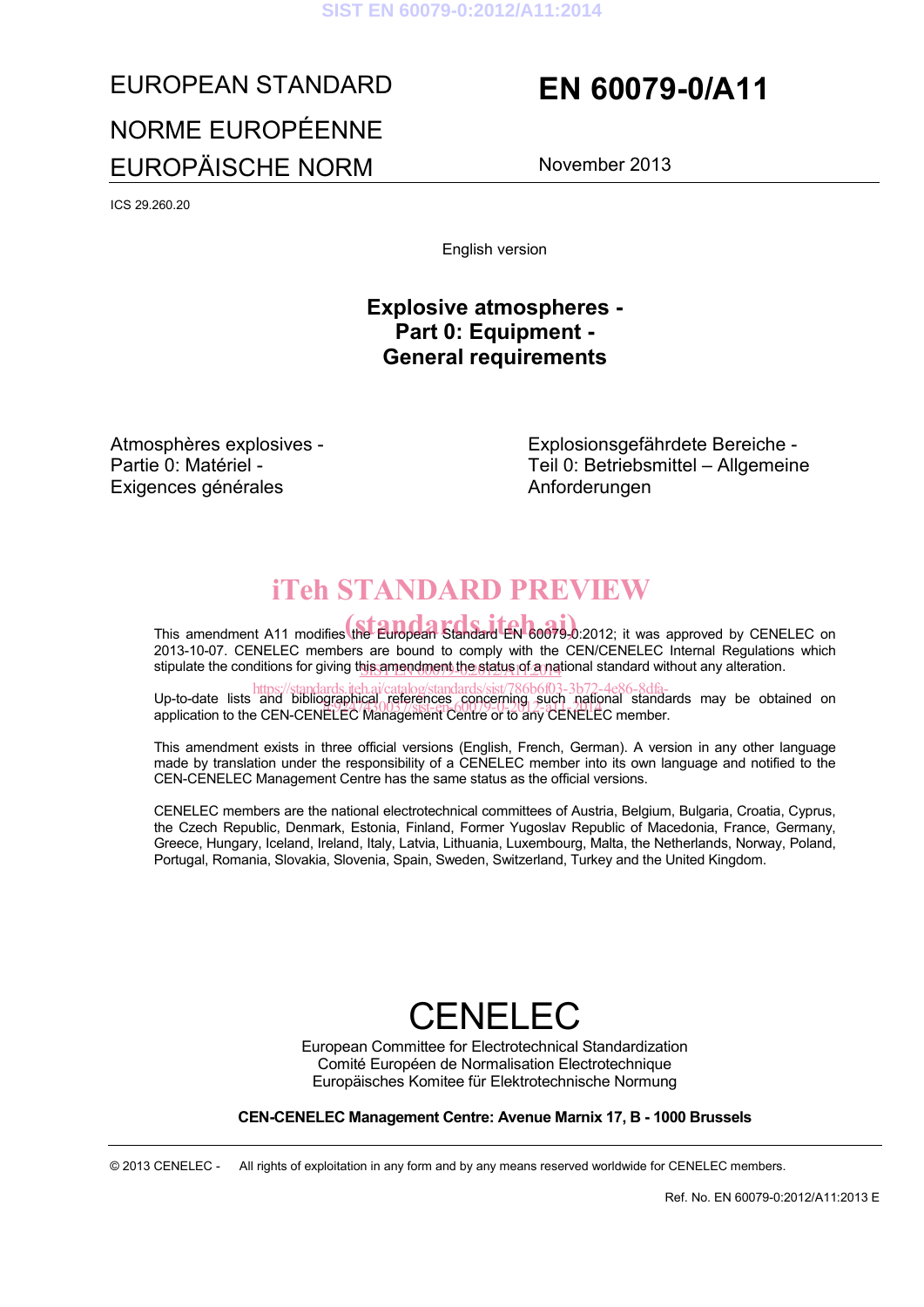#### **Foreword**

This document (EN 60079-0:2012/A11:2013) has been prepared by CLC/TC 31, "Electrical apparatus for potentially explosive atmospheres".

The following dates are fixed:

| $\bullet$ | latest date by which this document has to be<br>implemented at national level by publication of<br>an identical national standard or by<br>endorsement | (dop) | 2014-10-07 |
|-----------|--------------------------------------------------------------------------------------------------------------------------------------------------------|-------|------------|
| $\bullet$ | latest date by which the national standards<br>conflicting with this document have to<br>be withdrawn                                                  | (dow) | 2016-10-07 |

Attention is drawn to the possibility that some of the elements of this document may be the subject of patent rights. CENELEC [and/or CEN] shall not be held responsible for identifying any or all such patent rights.

This document has been prepared under a mandate given to CENELEC by the European Commission and the European Free Trade Association, and supports essential requirements of EU Directive 94/9/EC.

For the relationship with EU Directive see informative Annex ZZ, which is an integral part of this document.

# iTeh STANDARD PREVIEW (standards.iteh.ai)

SIST EN 60079-0:2012/A11:2014 https://standards.iteh.ai/catalog/standards/sist/786b6f03-3b72-4e86-8dfa-7c9247430037/sist-en-60079-0-2012-a11-2014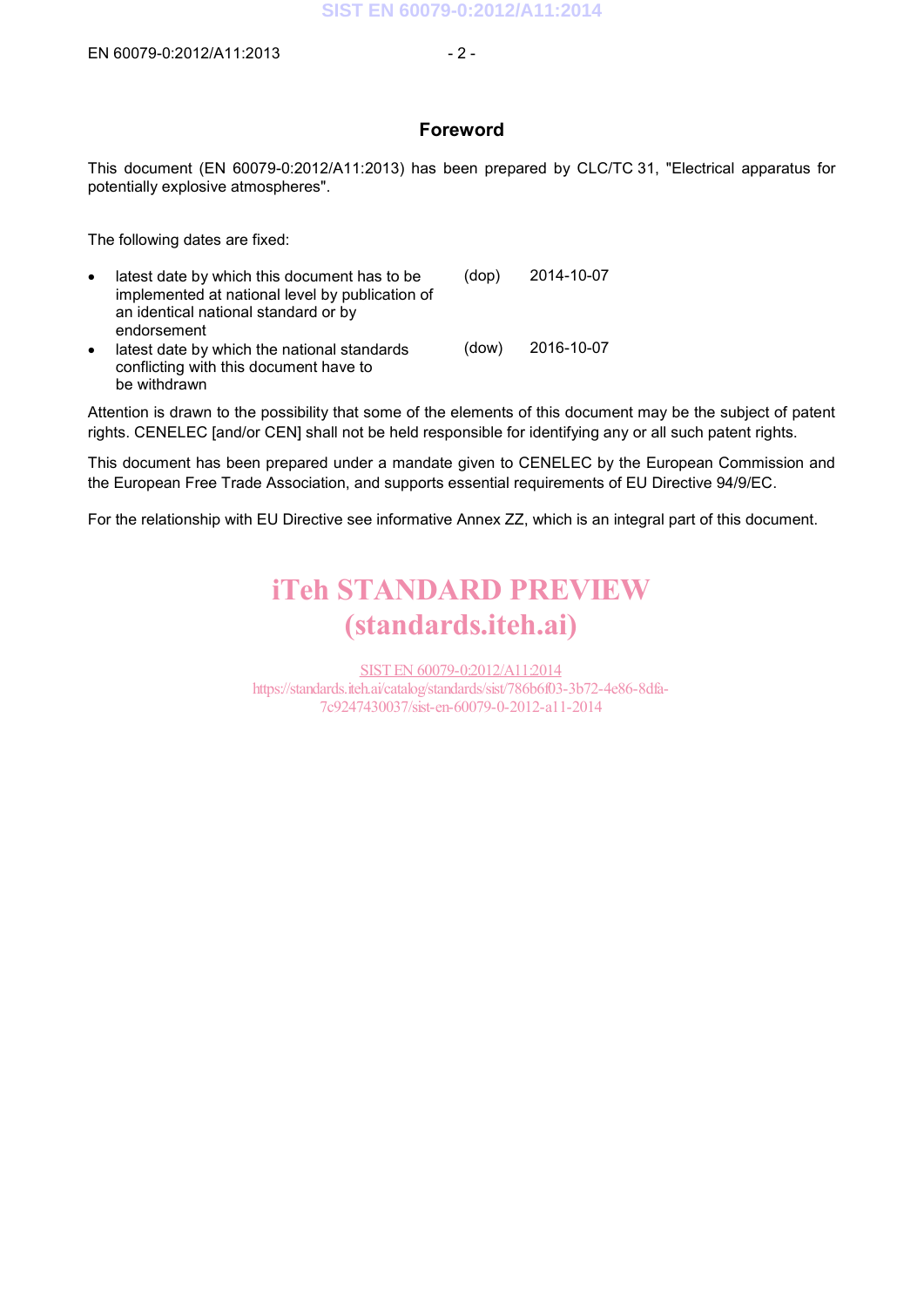#### **9.3.3 Hexagon socket set screws**

*To implement Corrigendum 1 to IEC 60079-0:2011, delete the existing text and replace by:*

"In the case of threaded holes for hexagon socket set screws, the threaded hole shall have a tolerance class of 6H in accordance with ISO 965-1 and ISO 965-3 and the set screw shall not protrude from the threaded hole after tightening."

#### **29.3 General**

*Delete the existing a) and replace by:*

a) the name and address of the manufacturer;

#### **29.9 Ex Components**

*Delete the existing a) and replace by:*

a) the name and address of the manufacturer;

#### **29.10 Small equipment and small Ex Components**

*Delete the existing a) and replace by:*<br> **iTeh STANDARD PREVIEW** a) the name and address of the manufacturer; (standards.iteh.ai)

### **29.16 Examples of marking**

*Add new note:* 

SIST EN 60079-0:2012/A11:2014

https://standards.iteh.ai/catalog/standards/sist/786b6f03-3b72-4e86-8dfa-

NOTE The examples only show the name of the manufacturer and not the address of the manufacturer and are therefore incomplete according to clauses 29.3 a), 29.9 a), 29.10 a).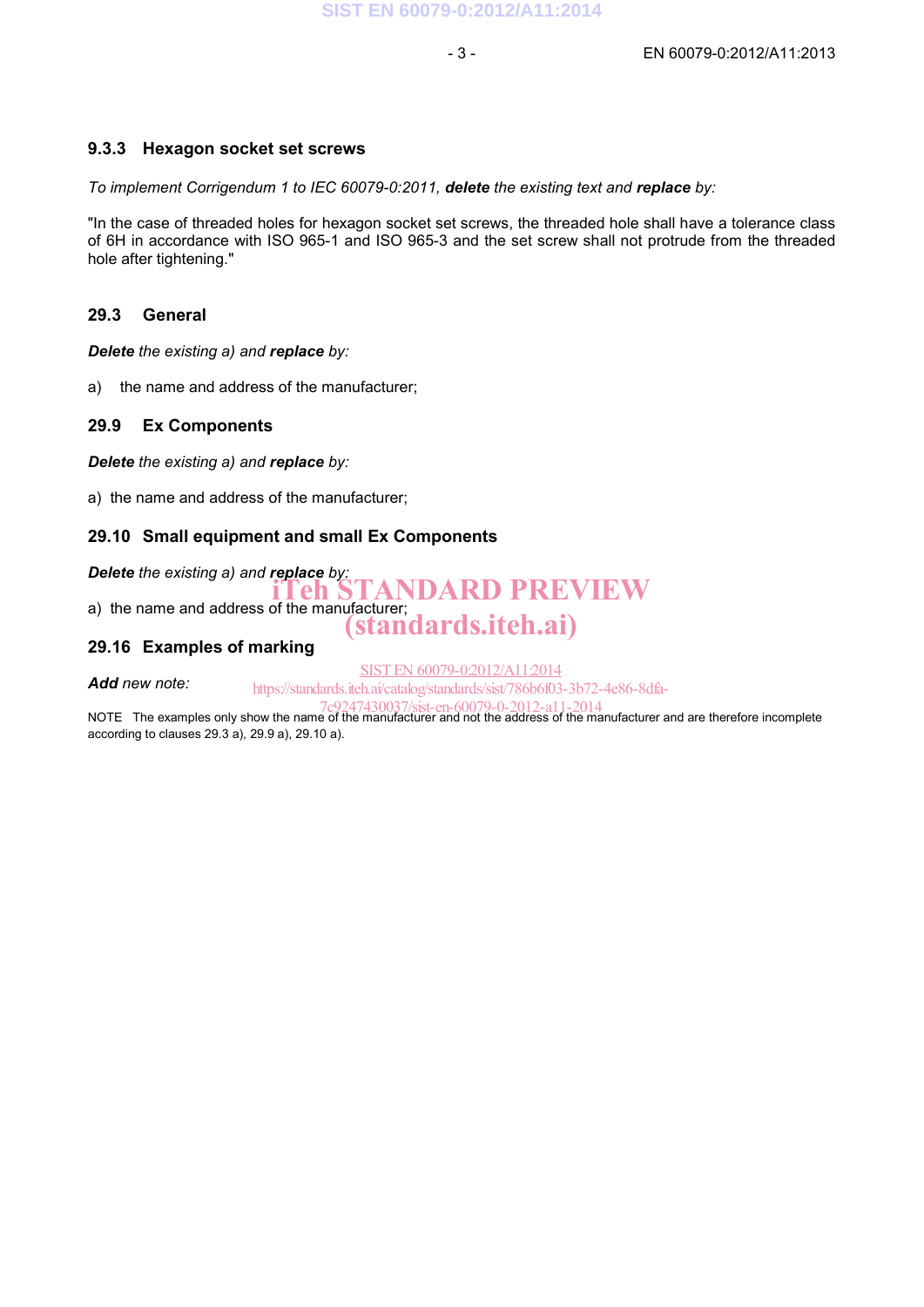### **Annex ZY**

### (informative)

### **Additional Information relating to the European ATEX Directive 94/9/EC**

*Replace Table ZY.1 of EN 60079-0:2012 by the following new table:* 

#### **Table ZY.1**

| EN 60079-0 |                  | Directive 94/9/EC          |                              | EN 60079-10-X  |
|------------|------------------|----------------------------|------------------------------|----------------|
| <b>EPL</b> | Group            | <b>Equipment Group</b>     | <b>Equipment</b><br>Category | <b>Zones</b>   |
| Ma         |                  |                            | M <sub>1</sub>               | Not Applicable |
| Mb         |                  |                            | M <sub>2</sub>               |                |
| Ga         | $\boldsymbol{H}$ | $\ensuremath{\mathit{II}}$ | 1G                           | 0              |
| Gb         |                  |                            | 2G                           | 1              |
| Gc         |                  |                            | 3G                           | $\overline{c}$ |
| Da         |                  |                            | 1D                           | 20             |
| Db         | Ш                |                            | 2D                           | 21             |
| Dc         |                  |                            | 3D                           | 22             |

### iTeh STANDARD PREVIEW

# $\boldsymbol{R}$ eplace the NOTE in ZY.3 by the foll $\boldsymbol{\delta}$ wi $\boldsymbol{S}$   $\boldsymbol{\Gamma}$   $\boldsymbol{R}$  and  $\boldsymbol{S}.$  iteh.ai)

Attention is drawn to the requirement in  $\underline{\mathcal{GP}}$ 8: $\underline{\mathrm{EN}}$   $60079$ -0:2012/A11:2014

The Ex marking for explosive gas atmospheres and explosive dust atmospheres should be separate and not combined: https://standards.iteh.ai/catalog/standards/sist/786b6f03-3b72-4e86-8dfa-

 $\overline{\text{S}}$  II 1 G Ex ia IIB T4

 $\textcircled{k}$  II 1 D Ex ia IIIC T120 °C

Alternatively, the ATEX marking may be combined and the standard marking kept separate, as follows:

 $\langle \overline{\mathbb{Q}} \rangle$  II 1 GD

Ex ia IIB T4

Ex ia IIIC T120 °C